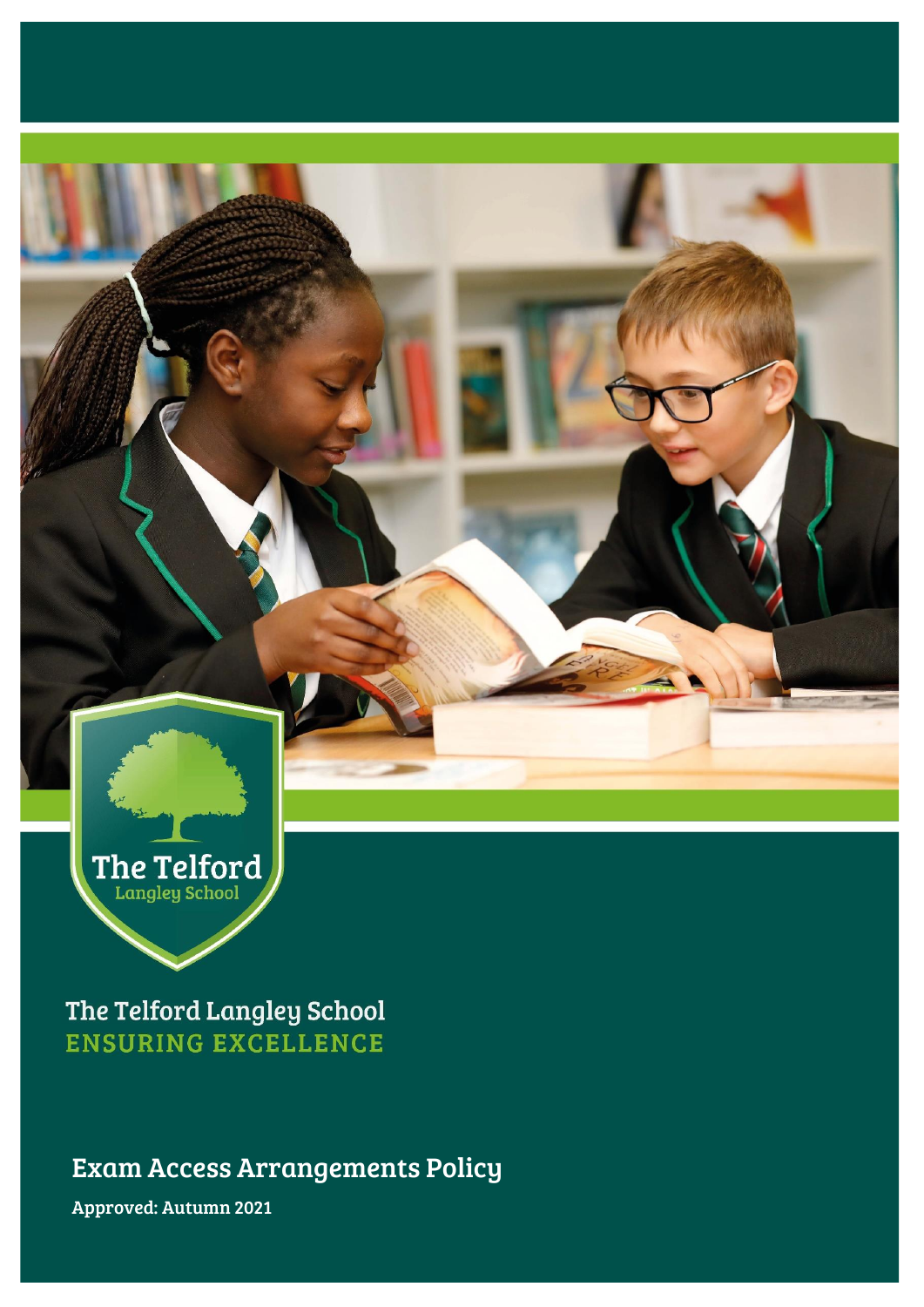# **Exam Access Arrangements Policy**

| <b>Policy Name:</b>                   | Exam Access Arrangements Policy       |
|---------------------------------------|---------------------------------------|
| <b>Policy Owner:</b>                  | Mrs Lucy Evans, Director of Inclusion |
| <b>Last Reviewed:</b>                 | Autumn 2021                           |
| <b>Policy Approved \ Ratified by:</b> | <b>School Standards Committee</b>     |
| <b>Term Policy Approved:</b>          | Autumn 2021                           |
| <b>Next Review Due:</b>               | Autumn 2021                           |
| <b>Document Version:</b>              | 4.0                                   |

## **Contents**

| 4. Staff Roles in determining and managing Exam Access Arrangements  4 |  |
|------------------------------------------------------------------------|--|
|                                                                        |  |
|                                                                        |  |
|                                                                        |  |
|                                                                        |  |
|                                                                        |  |
|                                                                        |  |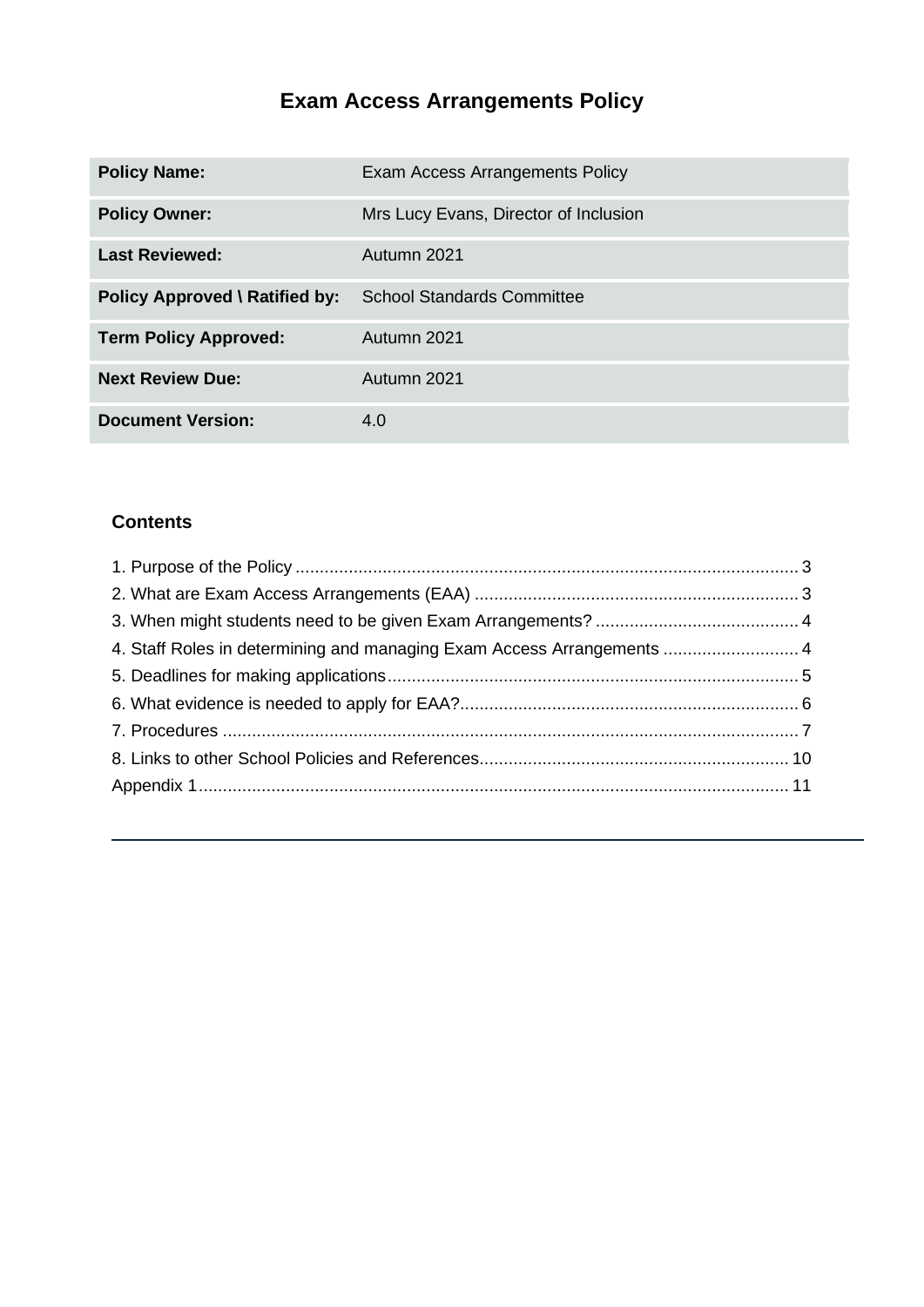## <span id="page-2-0"></span>**1. Purpose of the Policy**

This policy is intended as a guidance document with teachers and parents being the target audience. The Examination Access Arrangements Policy explains the actions taken to ensure inclusion throughout the school for all students with learning needs, including those with formally diagnosed Special Educational Needs and Disabilities (SEND). The policy forms an integral part of our teaching and learning philosophy, which seeks to create a learning environment whereby every individual student may fulfil their potential..

This policy is maintained and held by the Director of Inclusion alongside the individual files of each access arrangements candidate. Each file contains detailed records of all the essential information that is required to be held according to the regulations.

The policy is annually reviewed to ensure that processes are carried out in accordance with the current edition of the JCQ publication Adjustments for candidates with disabilities and learning difficulties - Access Arrangements and Reasonable Adjustments.

## <span id="page-2-1"></span>**2. What are Exam Access Arrangements (EAA)**

An Exam Access Arrangement (EAA) is a provision or type of support given to a student (subject to exam board approval) in an exam, where a particular need has been identified so that the student has appropriate access to the exam. This can be in the form of:

- **A scribe**: a trained adult who writes for the student. The student would dictate their answers. The scribe would write exactly what they say.
- **A reader**: a trained adult who would read the question and any relevant text (with the exception of Section A of an English GCSE Exam) for the student. The student would then write the answer/s themselves.
- **ICT**: access to a computer for an exam (if appropriate not for subjects such as Maths) so the student would word process their answers. Spelling and grammar checks would be disabled and a special exam account would be used with no internet access.
- **Extra time**: students may be entitled to an allowance of 25% if there is a evidence of need and the recommendation of the designated Specialist Teacher.
- **Supervised Rest breaks**: where students are permitted to stop for short break/s during the exam and the time stopped is added to the finish time, with the effect of elongating the exam but not actually using any extra time.
- **Prompter**: a trained adult can prompt a student with a few permitted phrases to refocus, move the student on to the next question or indicate how much time is left.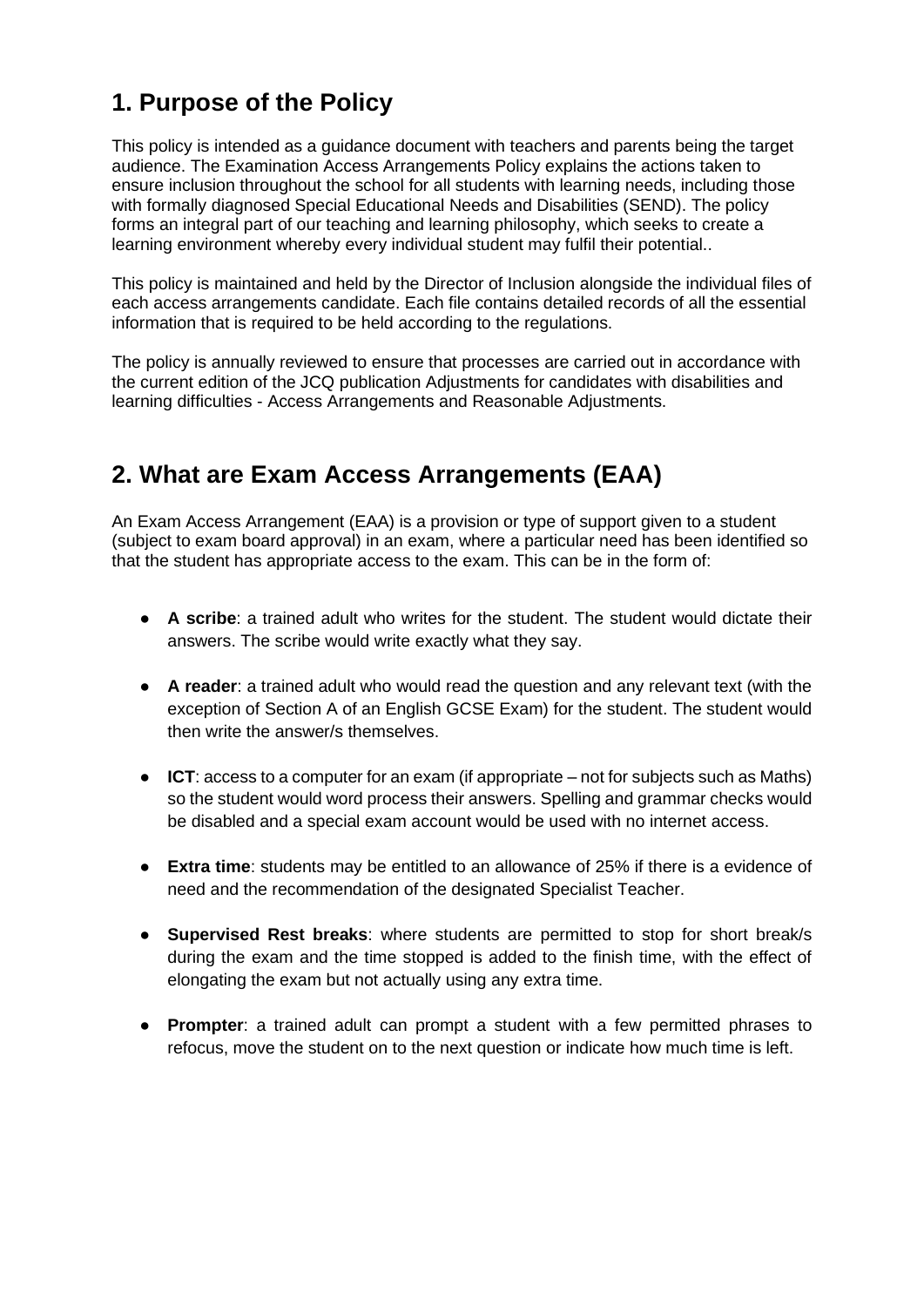## <span id="page-3-0"></span>**3. When might students need to be given Exam Arrangements?**

| <b>Scribe</b>                | Where there is a physical disability; where their writing:-                                                                                                                                                                                                                                                                                                                                                                                                                                                                                        |
|------------------------------|----------------------------------------------------------------------------------------------------------------------------------------------------------------------------------------------------------------------------------------------------------------------------------------------------------------------------------------------------------------------------------------------------------------------------------------------------------------------------------------------------------------------------------------------------|
|                              |                                                                                                                                                                                                                                                                                                                                                                                                                                                                                                                                                    |
|                              | Is illegible and may hamper their ability to be understood                                                                                                                                                                                                                                                                                                                                                                                                                                                                                         |
|                              | speed is too slow to be able to complete the exam in the allotted time                                                                                                                                                                                                                                                                                                                                                                                                                                                                             |
| <b>Reader</b>                | Where there is a standardised score of below 85 in a test delivered by<br>Specialist Teacher (100 is the average).                                                                                                                                                                                                                                                                                                                                                                                                                                 |
| <b>ICT</b>                   | Where there is a physical disability; their writing would be:-                                                                                                                                                                                                                                                                                                                                                                                                                                                                                     |
|                              | illegible and may hamper their ability to be understood                                                                                                                                                                                                                                                                                                                                                                                                                                                                                            |
|                              | speed is too slow to be able to complete the exam in the allotted time                                                                                                                                                                                                                                                                                                                                                                                                                                                                             |
| <b>Extra Time</b>            | Where a student's ability to process information is slower than average.                                                                                                                                                                                                                                                                                                                                                                                                                                                                           |
| <b>Rest</b><br><b>Breaks</b> | Where a student has a physical disability which prevents them from<br>concentrating for long periods of time. This is now the recommended option<br>from the exam boards before considering extra time.                                                                                                                                                                                                                                                                                                                                            |
| Prompter                     | For a student who loses concentration/focus and is not aware of time.                                                                                                                                                                                                                                                                                                                                                                                                                                                                              |
| <b>Separate</b><br>Room      | For a student with a medical condition such as epilepsy/diabetes where it isn't<br>appropriate for them to sit an exam in the main exam hall. Students who are<br>agoraphobic/have a psychological condition may also need to sit an exam in a<br>separate room. Medical evidence and history of need to be evidenced in the<br>form of an external professional/medical note explaining how the medical<br>condition is disabling within the means of the Equality Act 2010 and why<br>without the arrangements be at a substantial disadvantage. |

## <span id="page-3-1"></span>**4. Staff Roles in determining and managing Exam Access Arrangements**

### **Director of Inclusion:**

- To ensure there is a 'whole centre' approach to access arrangements it is therefore the responsibility of the head of centre, members of the senior leadership team and the specialist assessor(s)/SENCO within the centre to familiarise themselves with the entire contents of the latest JCQ guidance.
- The SENCO, fully supported by teaching staff and members of the senior leadership team, must lead on the access arrangements process within his/her centre.
- Teaching staff and members of the senior leadership team must support the SENCO in determining and implementing appropriate access arrangements.
- Ideally, the SENCO will also be the in-house specialist assessor and will thus assess candidates, process applications on-line and hold the evidence for inspection purposes for GCSE and/or GCE qualifications. At The Telford Langley School we currently have a separate specialist assessor.

### **Examinations Officer:**

- To ensure that the agreed EAA provisions are in place for exams and are communicated to the invigilators.
- To ensure the agreed EAA provision is updated on the EAL register.
- To manage any on the day questions and queries regarding EAA provision.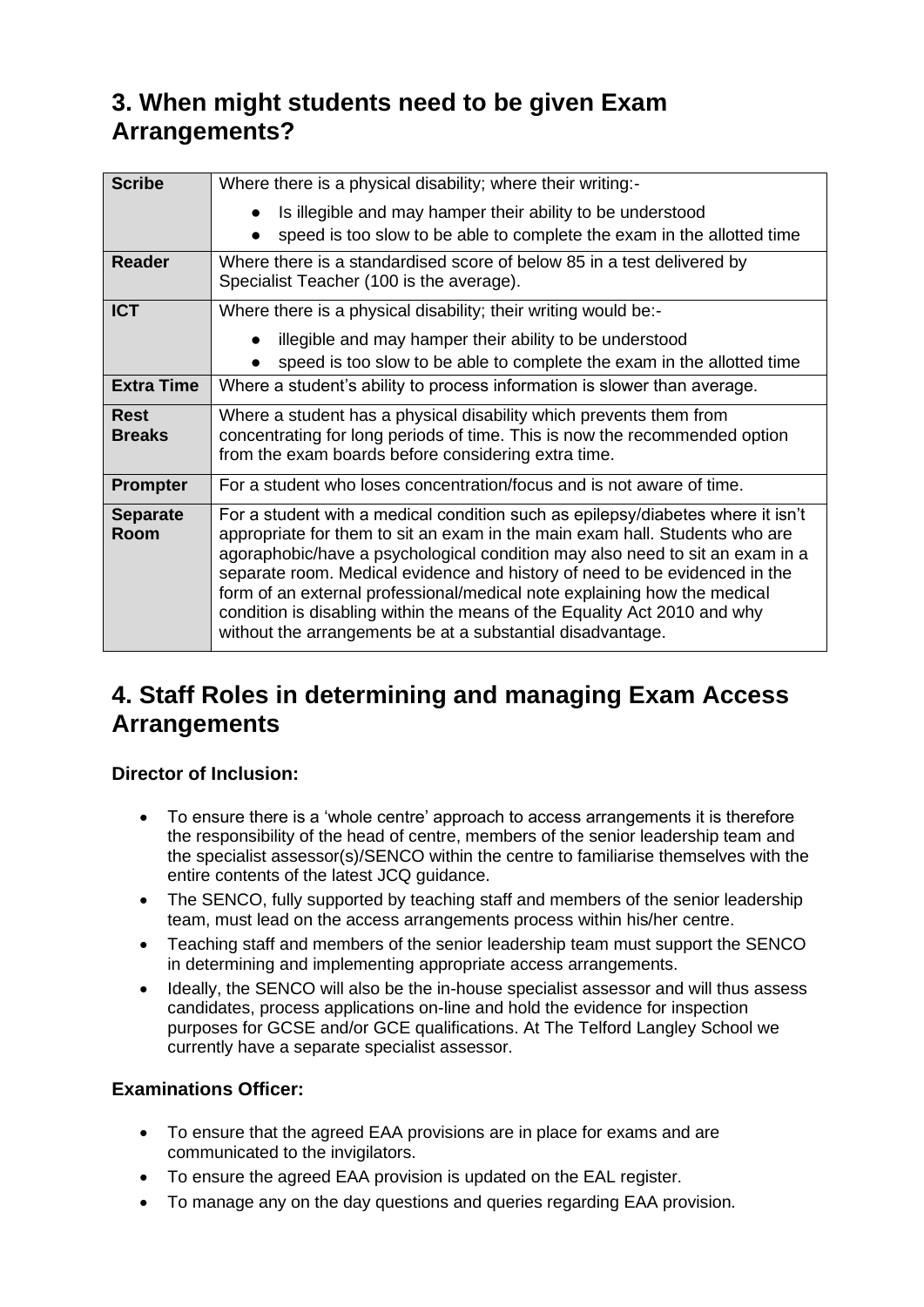- To put in place (in conjunction with the SEND department) any on day provisions such as medical emergencies.
- To ensure students are roomed suitably for their Access Arrangement and to ensure zero disruption for other students also sitting exams.

### **Specialist Assessor:**

- To work with students at KS3 to do basic assessments, give strategies and build a picture of need and provision.
- To administer recognised psychometric testing after gathering evidence from teachers, student interviews and classroom observations.
- To assist the SENCO in the decision-making process about EAA.

### **Teaching Staff:**

- To provide relevant information/evidence of the candidate's **persistent and significant difficulties.**
- To show how the candidate's disability/difficulty has impacted on teaching and learning in the classroom. Provide evidence of this for the SENCO.
- Detail the candidate's normal way of working within the centre, the support given and how this relates to the proposed arrangement. For example, teaching staff must record any support regularly provided in the classroom.
- To ensure that the correct EAA are in place for controlled assessments.

## <span id="page-4-0"></span>**5. Deadlines for making applications**

#### **Year 11**

The deadline to raise concerns about a student in Year 11 is October half term. This allows the SENCO and the Examinations Officer time to plan the Year 11 mock examinations which are the last opportunity to trial any EAA. The Year 10 examinations provided an opportunity to identify any difficulties a student may have.

#### **Timelines towards being awarded an EAA, Year 7-11**

1. Year 6 – The junior school and parents provide the SENCO with any history of need/provision.

2. KS3 - Teachers monitor students closely and gather evidence of need for EAA. EAA trialled in tests/exams.

3. Year 9 summer term – Form 8 completed based on evidence supplied by teachers. Specialist Assessor then tests students. SENCO applies online and informs the examinations officer.

4. KS4 – EAA in place and being used regularly.

5. Oct of Year 11 – final deadline for teachers to submit evidence and requests for EAA. Mock examinations are the last chance to trial EAA. Students must use them then or lose them.

6. Summer Year 11 – exams completed with correct EAA in place as 'normal way of working'.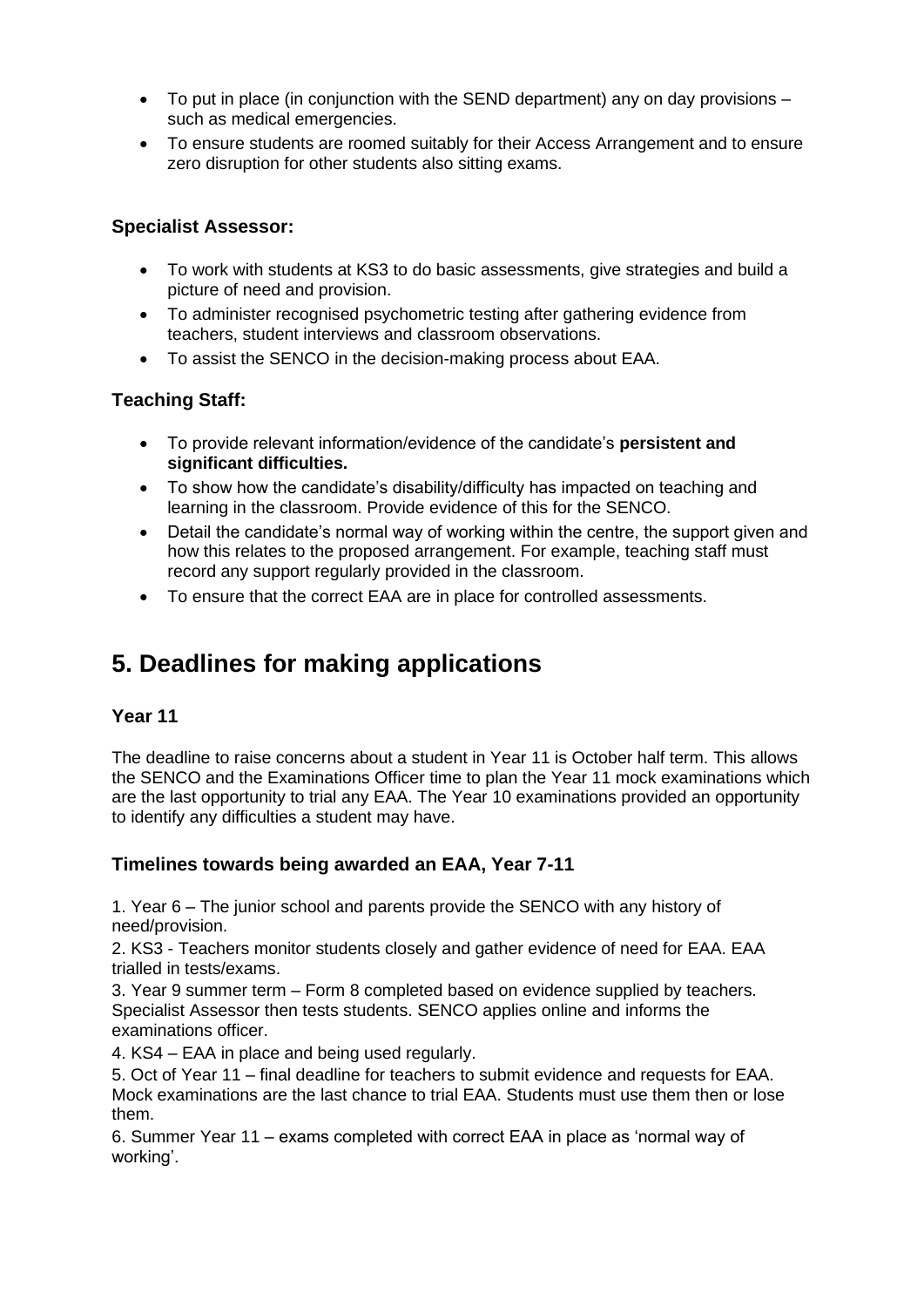## <span id="page-5-0"></span>**6. What evidence is needed to apply for EAA?**

There are a number of pieces of evidence that can be used to apply for EAA to the Joint Council for Qualifications (JCQ):

- Form 8 report from a specialist teacher and/or Detailed File Note from the SENCO
- Previous EAA from a Primary School
- Subject teachers examples of work as appropriate
- Results of baseline tests e.g. reading/comprehension age, writing tests
- Letters or referrals from a medical professional
- Specific testing to meet the JCQ criteria

### **Extra Time**

For extra time (the most applied for EAA), students will have an assessment to determine their speed of processing. Two standardised score of 84 or below from different areas can qualify for extra time.

There are rare cases where students get a score of more than 84. In these cases more evidence is needed to prove that a student should receive extra time. This could be in the form of an extensive history of need, formal diagnosis of a significant learning difficulty, or evidence of a substantial long term adverse effect on the performance of a child's speed of a working.

The Exam Boards recommend that before extra time is awarded, supervised rest breaks must be considered, since this may be more appropriate for a student with a medical or psychological condition.

It is usual that a student would receive 25% extra time in the first instance. To receive 50% is very unusual and applies to those students with a severe learning/physical difficulty. Exam boards would recommend putting other EAA in place before this occurs. There is evidence to suggest that students who receive more extra time than they need do not use it effectively and may in fact damage their chances of achieving a good grade because they go back and undo the work that they have produced. Therefore, giving extra time needs careful consideration.

### **Private Educational Psychologists Reports**

A number of parents have their children assessed by private educational psychologists and submit the reports to Learning Support as evidence that their child should be awarded EAA.

Private educational psychologist's reports cost a significant amount of money. This therefore means that parents who are unable to obtain a private report through their financial circumstances are put at a disadvantage. As an exam centre we must be consistent in our decisions and ensure that no student is '*either given an unfair advantage or be disadvantaged' <sup>1</sup>* by any arrangements put in place. Often private educational psychologists recommend that children should receive EAA, which can conflict with what the centre assessor (Specialist Teacher) recommends. We also look for and consider evidence of a history of need. JCQ states that "*if a candidate can complete a paper in the normal length of time, and never uses the extra time which has been made available, then it is not an effective time management. It would not be appropriate to process an application for extra time.* As such the school will not accept the recommendations of a private educational psychologist report but will instead follow the recommendations of the specialist.

JCQ advise that: *"....the specialist assessors should be guided by the following:*

- *The specialist assessor should ideally be employed within the centre*
- *The second choice is a specialist assessor employed at another centre*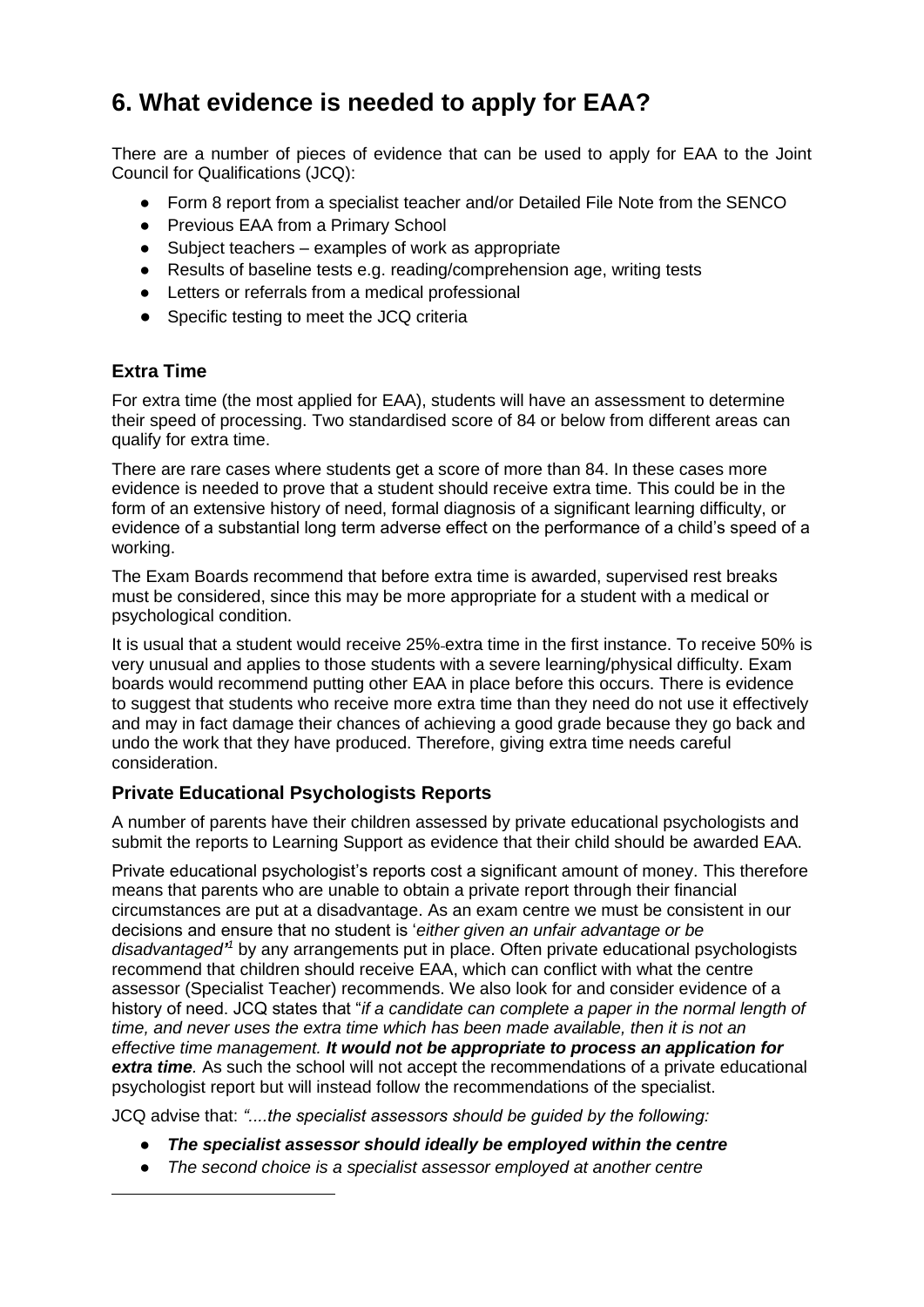- *The third choice would be a local authority specialist assessor*
- *The fourth choice would be an external specialist assessor who has an established relationship with the centre* (The Telford Langley School)".

JCQ also states that *"Where a centre elects either to accept or reject a privately commissioned report from an external professional, the head of centre* [the Headteacher] *or a member of the senior leadership team must provide a brief, written rationale to support this decision which must be available for inspection purposes.*

## <span id="page-6-0"></span>**7. Procedures**

#### **How would students be identified for Exam Access Arrangement Assessing?**

- They would have had EAA at KS2 for their SAT's
- From baseline testing completed on the Induction Days in Year 6
- Parental Referral
- Subject Teacher Referral
- Information from Primary schools
- Students on SEN Reg
- Interventions

## **KS2 SAT EAA**

Students who have EAA at KS2 are screened for EAA at KS3 and KS4. Although they may have received EAA at KS2, it doesn't mean that they automatically receive it at KS3 or KS4 because their needs may have changed. For example, a student who had a Reader for KS2 may not qualify for a Reader at KS4 because their reading has improved to the extent it does not meet the exam board criteria.

#### **Baseline Testing in Year 6**

All students in Year 6 are tested on the Induction Days in July. These tests can help identify learning difficulties such as dyslexia. Learning Support will contact parents where this is the case, do further testing, and if necessary, put an appropriate intervention into place.

#### **Parent Referral**

Parents can contact the school to ask for advice about testing if they have concerns with the progress and learning of their child. Once contact has been made with the parent, Learning Support will investigate their concerns by sending a "round robin" to the child's teachers to gain information. Following this, a decision will be made as to whether it is appropriate to test a student.

#### **Teacher Referral**

As with Parent Referrals, teachers can refer a student to Learning Support where they have concerns about the learning and progress of a student in their class. All the student's current teachers will be asked to give feedback in order to gather information. Following this, a decision will be made as to whether to test a student for EAA. Where a teacher thinks that a student requires extra time, they are asked to get the student to change the colour of the pen that they are using once the allotted time is up and continue writing until they have finished. This is then used as proof to JCQ and the exam boards of a history of need. Teachers are asked to refer students to Learning Support initially if they feel that a child may be dyslexic rather than contacting parents about their concerns. Learning Support will then contact the parents if the concerns are founded.

#### **How do staff and parents know whether a student has Exam Access Arrangements?**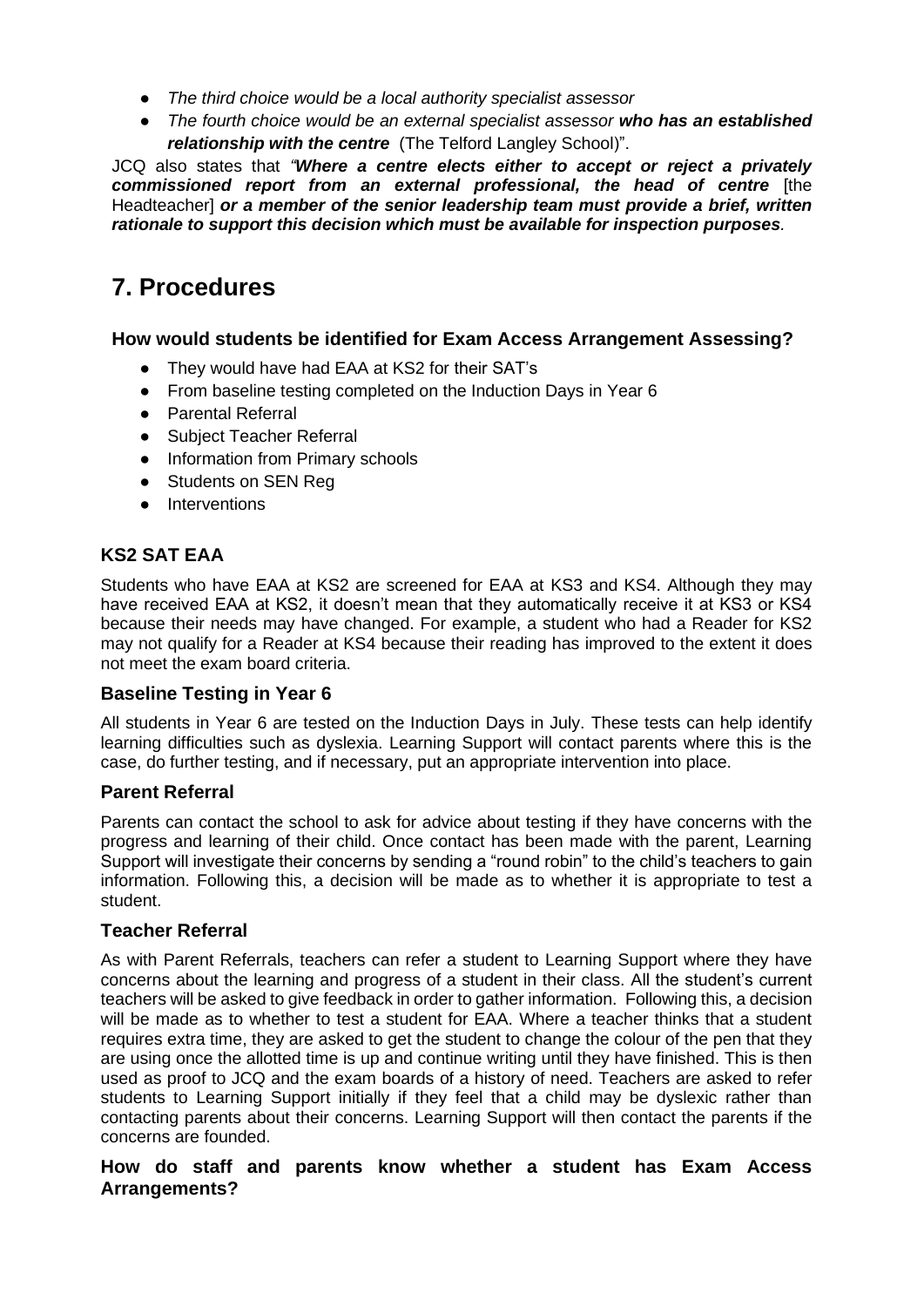- Teaching and support staff can access the list from a shared data base. It is updated on a weekly basis or whenever students become entitled to it. The information about results of assessments for EAA are kept confidentially in line with school policy and are shared on a need to know basis.
- Staff are informed of any changes to the EAA list. via the Staff Bulletin which goes out every Friday.
- Parents will be informed of any tests results via a letter home which states what they are entitled to, why and when

#### **How are Exam Access Arrangements applied for?**

Students need to be tested at each Key Stage for EAA. An entitlement to EAA at KS2 does not automatically entitle them to it at KS3 or KS4. Therefore, the specialist assessor tests students who are referred to us, or who have had EAA in earlier Key Stages.

The specialist assessor will assess students using a variety of nationally recognised tests such as:

- LUCID Exact
- LUCID Rapid
- LUCID Recall
- Wide Range Achievement Test
- (i) Spelling
- (ii) Single-word reading
- Detailed Assessment of Speed of Handwriting
- British Picture Vocabulary Scales (2&3)
- Comprehensive Test of Phonological Processing 2

The tests that the specialist assessor uses are replaced/upgraded periodically in line with current practice.

The tests that the specialist assessor uses depends very much upon the type of barrier to learning that the student may have. Should the student need further testing to assess for other learning issues or further EAA, this will be arranged. Following a report produced by the specialist assessor, an application is made to the Exam Boards for permission to implement the specified arrangement/s. Students are tested formally in Year 9 so that any permitted exam access arrangements are in place for the full exam period of both Year 10 and 11.

#### **What support is given to students with EAA?**

Students with EAA take part in small group sessions to show them how to effectively use EAA. In addition, students with EAA are encouraged to use their EAA during internal assessments and exams so that they gain practice at using it effectively and that it offers the "normal way of working" approach.

Students who have access to a reader or scribe are shown how to use them appropriately in exam situations, and it is explained to them what they can and can't do with the reader/scribe during the exam, and how much support the adult is allowed to give.

Students with extra time are given sessions with a teaching assistant on how to use the additional time allowance effectively. They then need to apply the techniques and strategies given to them in internal exams and assessments.

All teachers are given access to the list of students with EAA, and they are asked to give Learning Support two weeks' notice before they assess students so that support can be provided for students who require it during the tests/exams. Students who have a reader can be supported by the teacher supervising the test. Learning Support can provide a separate room, access to ICT and a scribe with the required amount of notice for assessments. The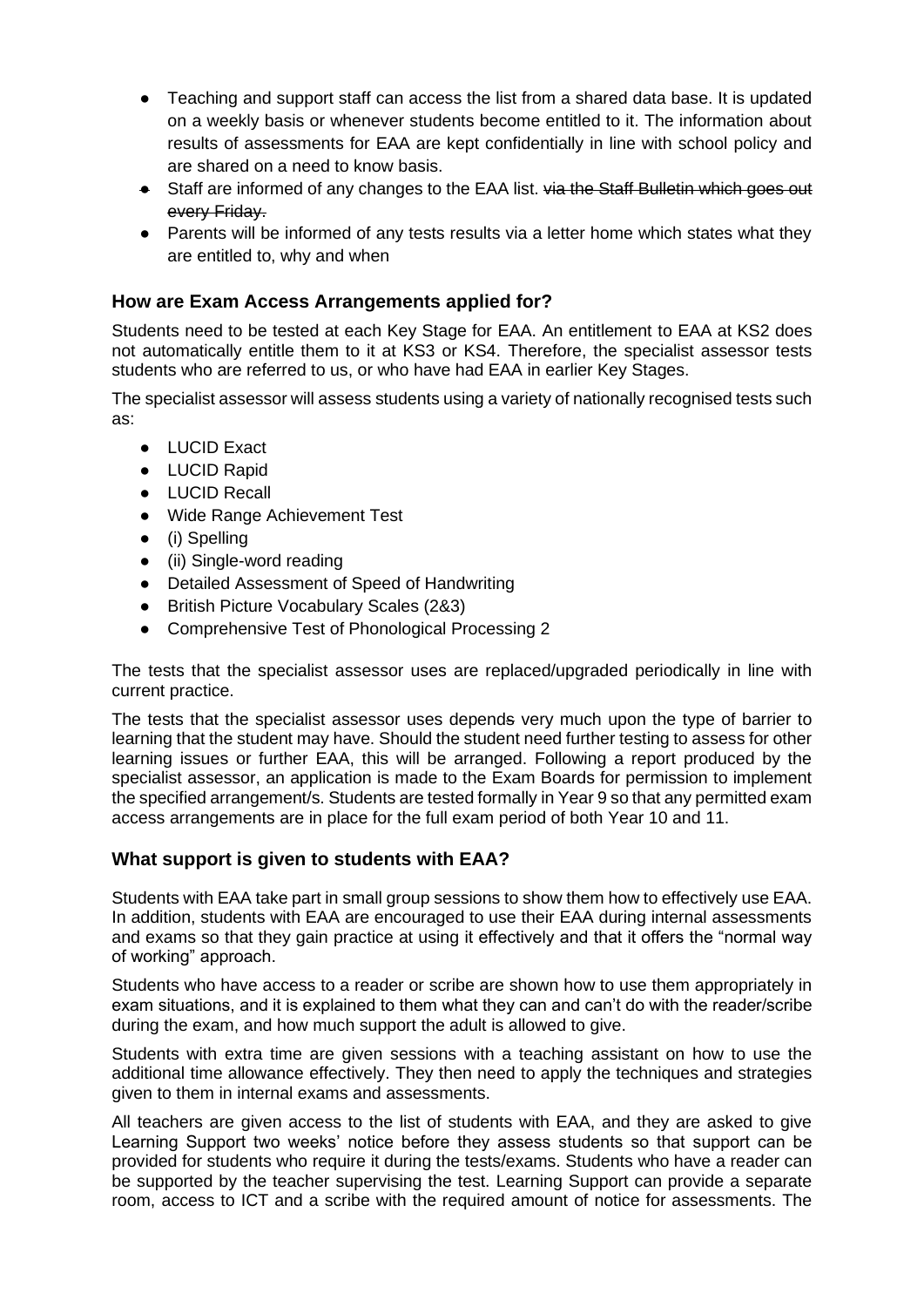EAAs are organised jointly by the HLTA's and Examination officer for formal and internal exam periods.

Students with EAA are monitored regularly using data from Progress Reports, Trackers and exam results.

### **What are the procedures for processing an application?**

Once the tests have been conducted and there is a recommendation from the specialist assessor for EAA, the SENCo then applies to the exam boards. The feedback is instant and at this point the EAA is added to the list of students and the parents are informed of the EAA by letter.

The application will require evidence of need, and the centre needs to hold evidence in its files that can be inspected at short notice. This can include:

- Recommendations by teachers
- Educational psychologist reports
- Letters from outside agencies such as CAMHS (Children and Adolescent Mental Health Services), hospitals or doctors
- Information from SALT (Speech and Language Team)
- Statement of Educational Need/Educational health care Plan
- Permission from the exam boards for the arrangement/s
- A signed copy of the Form 8 report by the designated assessor and/or a Detailed File Note from the SENDCO
- A data protection form signed by the student
- A record of all occasions when a student has been supported by EAA
- For Extra Time history of evidence of need in the form of copies of work where a student has regularly used more than the allotted time and regular feedback from subject teachers to indicate how the student is using their extra time allowance.

#### **Other additional information**

#### **Procedure for medical letters**

Letters from medical professionals will trigger an investigation but the medical condition also needs to be supported by evidence from within the school otherwise it is considered malpractice. EAAs cannot be awarded purely on the basis of a medical letter.

#### **Malpractice**

Schools are regularly inspected to ensure they have followed JCQ regulations – usually every summer during the examination season. The consequences of malpractice can be severe. These may include disqualification for the student from one or more examinations, disqualification for a whole cohort of students, or even the centre being closed down for up to 5 years. Examples of malpractice include:

- Students being granted EAA which are not their normal way of working
- EAA being 'suddenly' granted before examinations
- EAA being granted when a student has no history of need or provision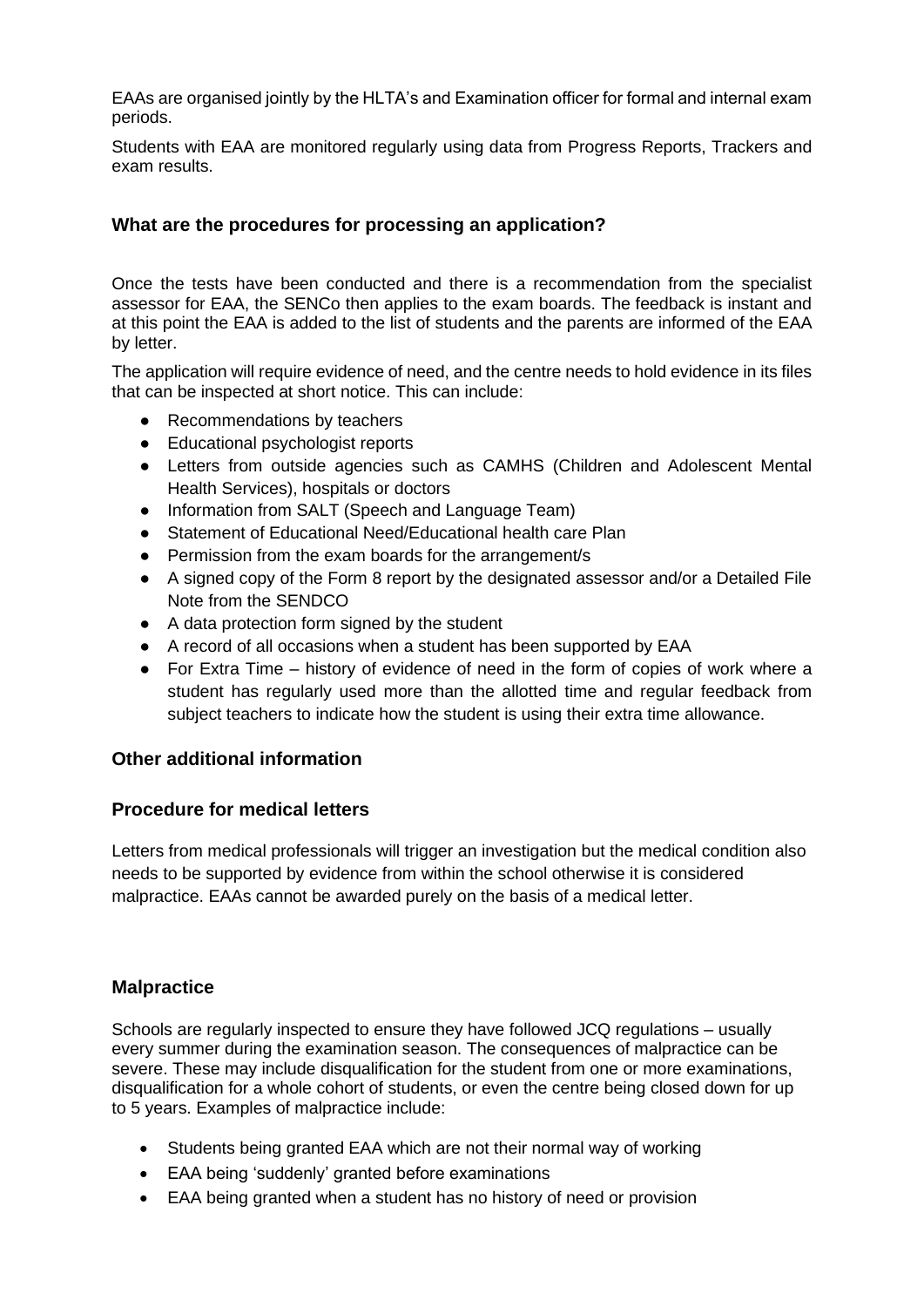- EAA being granted without sufficient evidence
- Students not using their EAA in a mock examination and still being allowed it in the real examination

#### **Further Information**

Further information can be found at the Joint Council for Qualifications (JCQ) website: [http://www.jcq.org.uk](http://www.jcq.org.uk/)

Any questions about exam access arrangements, please contact the Director of Inclusion on 01952 386700.

## <span id="page-9-0"></span>**8. Links to other School Policies and References**

This policy links to the following policies and procedures:

- ➢ JCQ publication Adjustments for candidates with disabilities and learning difficulties Access Arrangements and Reasonable Adjustments
- ➢ Equality Act 2010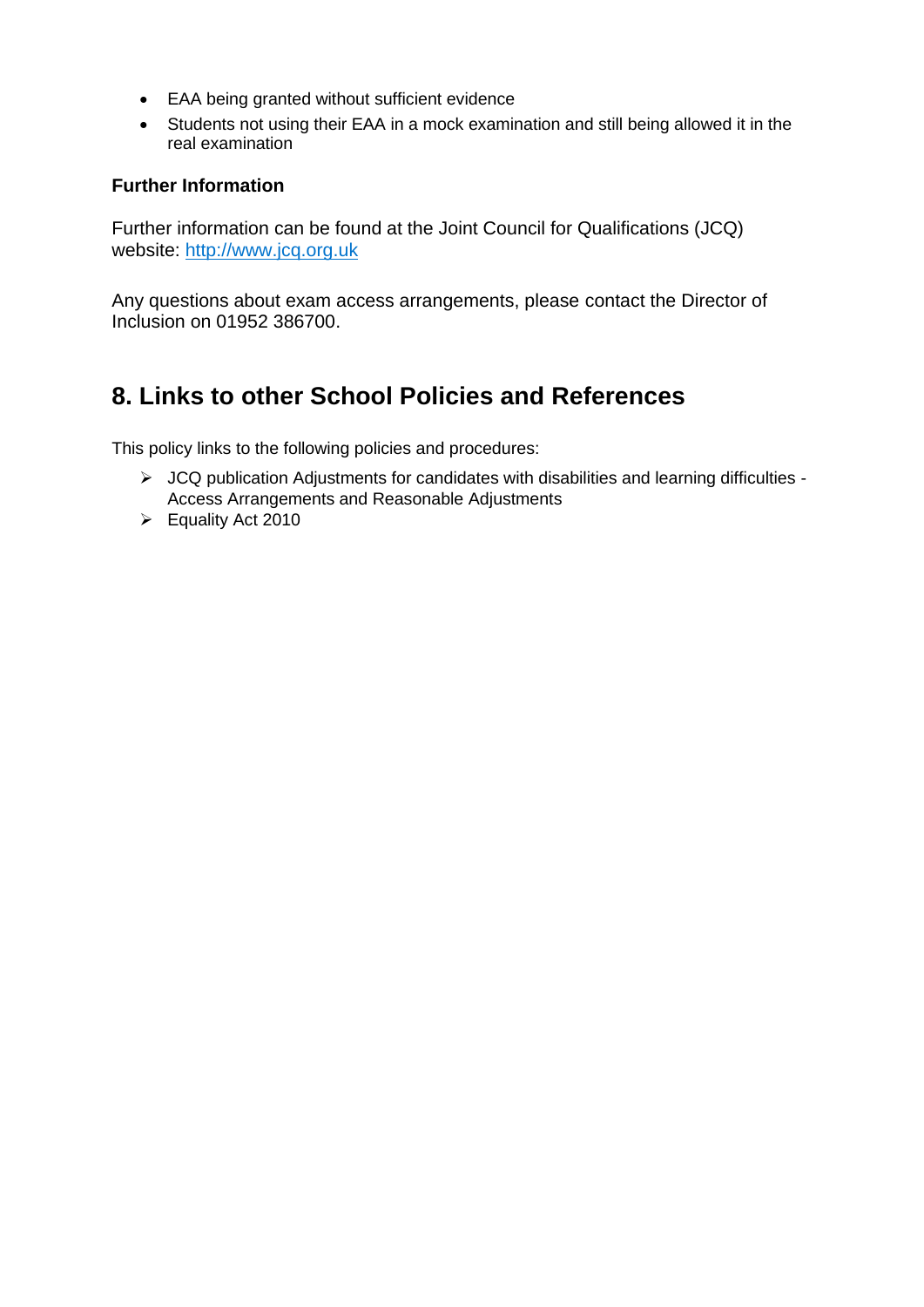# <span id="page-10-0"></span>**Appendix 1**

An Exam Access Arrangement (EAA) is a provision or type of support given to a student (subject to exam board approval) in an exam, where a particular need has been identified and is provided so that the student has appropriate access to the exam.

| <b>Access</b><br><b>Arrangement</b> | What is it?                                                                                                                                                                                                                   | <b>Criteria</b>                                                                                                                                                                                                                                                                                                                     |
|-------------------------------------|-------------------------------------------------------------------------------------------------------------------------------------------------------------------------------------------------------------------------------|-------------------------------------------------------------------------------------------------------------------------------------------------------------------------------------------------------------------------------------------------------------------------------------------------------------------------------------|
| <b>Scribe</b>                       | A trained adult writes for the student.<br>The student would dictate their<br>answers. The scribe would write<br>exactly what they say.                                                                                       | A student has a physical disability;<br>where her/his writing:-<br>x is illegible and may hamper their<br>ability to be understood.<br>x speed is too slow to be able to<br>complete the exam in the allotted<br>time. In MFL, the student must<br>dictate every word in the target<br>language and must do so letter by<br>letter. |
| Reader                              | A trained adult who would read the<br>question and any relevant text (with<br>the exception of Section A of an<br>English GCSE Exam) for the student.<br>The student would then write the<br>answer/s themselves.             | A student has a standardised score of<br>84 or below in a test delivered by<br>Specialist Teacher (100 is the<br>average).                                                                                                                                                                                                          |
|                                     | A reader can read instructions and questions to the student, read the whole<br>to be read to them.                                                                                                                            | paper if necessary or the student may prefer to just ask for some specific words                                                                                                                                                                                                                                                    |
| Prompter                            | A trained adult can prompt them with a<br>few permitted phrases to refocus,<br>move the student on to the next<br>question or indicate how much time is<br>left.                                                              | A student who persistently loses<br>concentration/focus, and is not aware<br>of time and this can also be put in<br>place for students who are affected by<br><b>OCD</b>                                                                                                                                                            |
|                                     |                                                                                                                                                                                                                               | (Obsessive Compulsive Disorder).<br>Students with OCD often focus on one<br>question in particular rather than<br>moving onto look at other questions in<br>the exam paper.                                                                                                                                                         |
| <b>Read Aloud</b>                   | Where a candidate is reading difficult<br>text he/she may work more effectively<br>if they can hear themselves read.                                                                                                          | A candidate who persistently struggles<br>to understand what they have read, but<br>who does not qualify for a reader, to<br>read aloud.                                                                                                                                                                                            |
|                                     | The arrangement must reflect the candidate's normal way of working in<br>internal school tests and mock examinations.<br>A candidate who reads aloud to himself/herself must be accommodated<br>separately within the centre. |                                                                                                                                                                                                                                                                                                                                     |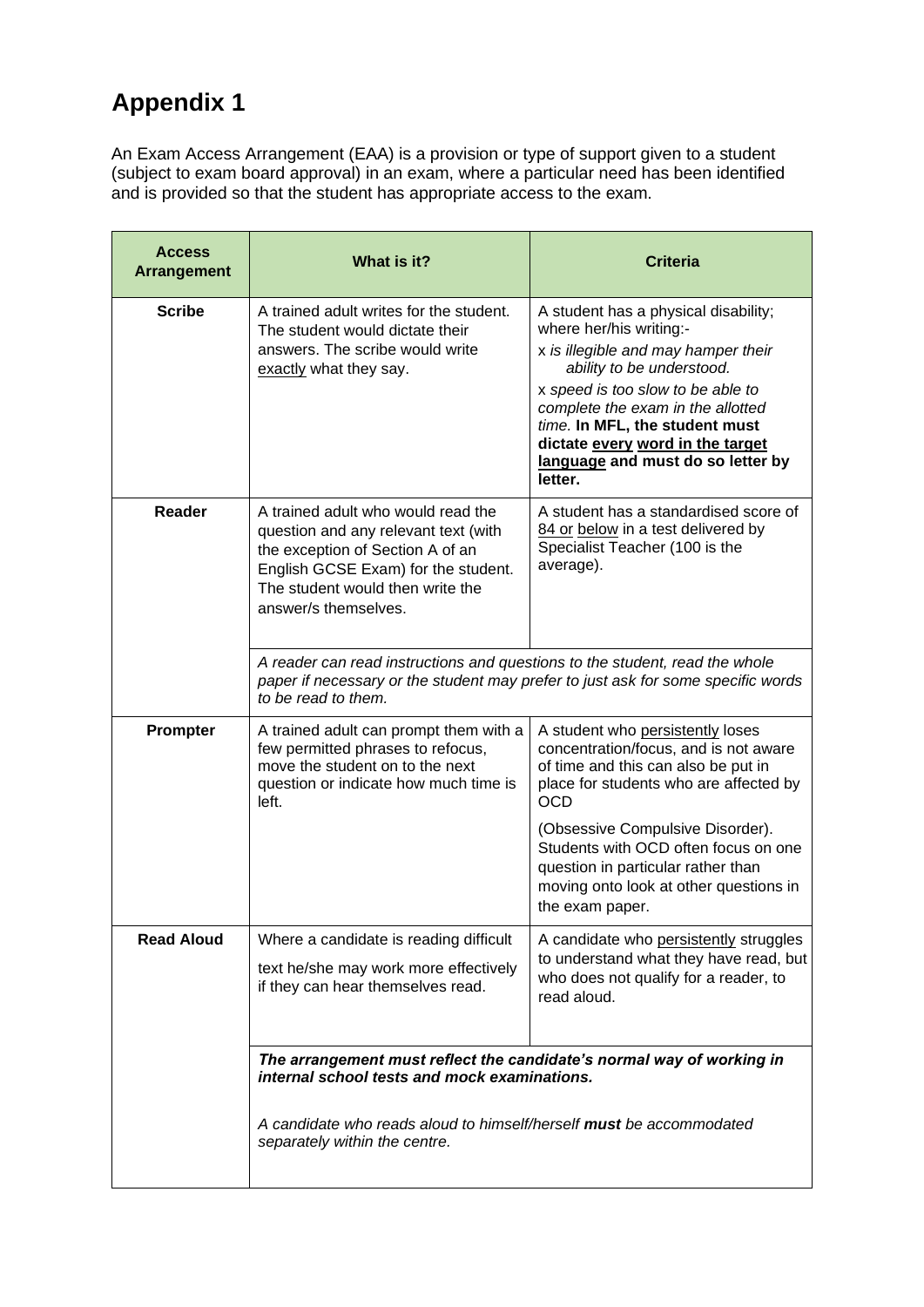| <b>Access</b><br><b>Arrangement</b> | What is it?                                                                                                                                                                                                                                                                                                                                                                                                                                                                                                   |  | <b>Criteria</b>                                                                                                                                                                                                                                             |
|-------------------------------------|---------------------------------------------------------------------------------------------------------------------------------------------------------------------------------------------------------------------------------------------------------------------------------------------------------------------------------------------------------------------------------------------------------------------------------------------------------------------------------------------------------------|--|-------------------------------------------------------------------------------------------------------------------------------------------------------------------------------------------------------------------------------------------------------------|
| <b>Separate Room</b>                | A student with a medical condition such as epilepsy/diabetes where it isn't<br>appropriate for them to sit an exam in the main exam hall. Students who are<br>agoraphobic/have a psychological condition may also need to sit an exam in a<br>separate room.                                                                                                                                                                                                                                                  |  |                                                                                                                                                                                                                                                             |
|                                     | Medical evidence must be provided in advance to support this<br>arrangement and then be approved by the SENCo.                                                                                                                                                                                                                                                                                                                                                                                                |  |                                                                                                                                                                                                                                                             |
| <b>Modified papers</b>              | Individually prepared papers for<br>candidates.                                                                                                                                                                                                                                                                                                                                                                                                                                                               |  | Visual Impairment                                                                                                                                                                                                                                           |
|                                     | The modification of papers involves<br>additional resources. Therefore, Centre's<br>are required to provide the awarding<br>bodies with early notification that a<br>candidate will require a modified paper.                                                                                                                                                                                                                                                                                                 |  | Students for whom other access<br>arrangements are unsuitable.                                                                                                                                                                                              |
|                                     | Modified papers must be ordered in advance of a specific examination series.<br>Centre's must not order papers for candidates unless they intend to enter them<br>for the relevant examination series.                                                                                                                                                                                                                                                                                                        |  |                                                                                                                                                                                                                                                             |
|                                     | Access arrangements online allows Centre's to place orders for GCSE and<br><b>GCE modified papers.</b>                                                                                                                                                                                                                                                                                                                                                                                                        |  |                                                                                                                                                                                                                                                             |
| Laptop                              | Access to a laptop for an exam (if<br>appropriate - not for subjects such as<br>Maths) so the student would word<br>process their answers. Spelling and<br>grammar checks would be disabled<br>and a special exam account would be<br>used with no internet access.                                                                                                                                                                                                                                           |  | The provision to use a laptop is put in<br>place to address an underlying difficulty<br>such as: speed of handwriting; medical<br>condition; physical disability; sensory<br>impairment; planning and<br>organisational difficulties or poor<br>legibility. |
|                                     | The use of a laptop in exams reflects the student's normal way of working at the<br>school and has been agreed as appropriate to the student's needs. The use of a                                                                                                                                                                                                                                                                                                                                            |  |                                                                                                                                                                                                                                                             |
|                                     | laptop cannot be granted to a student simply because this is their preferred way<br>of working.                                                                                                                                                                                                                                                                                                                                                                                                               |  |                                                                                                                                                                                                                                                             |
|                                     | Centres are allowed to provide a word processor with the spelling and<br>grammar check facility/predictive text disabled (switched off) to a candidate<br>where it is their normal way of working within the centre and is appropriate to<br>their needs. For example, the quality of language significantly improves as a<br>result of using a word processor due to problems with planning and<br>organisation when writing by hand. (This also extends to the use of electronic<br>braillers and tablets.) |  |                                                                                                                                                                                                                                                             |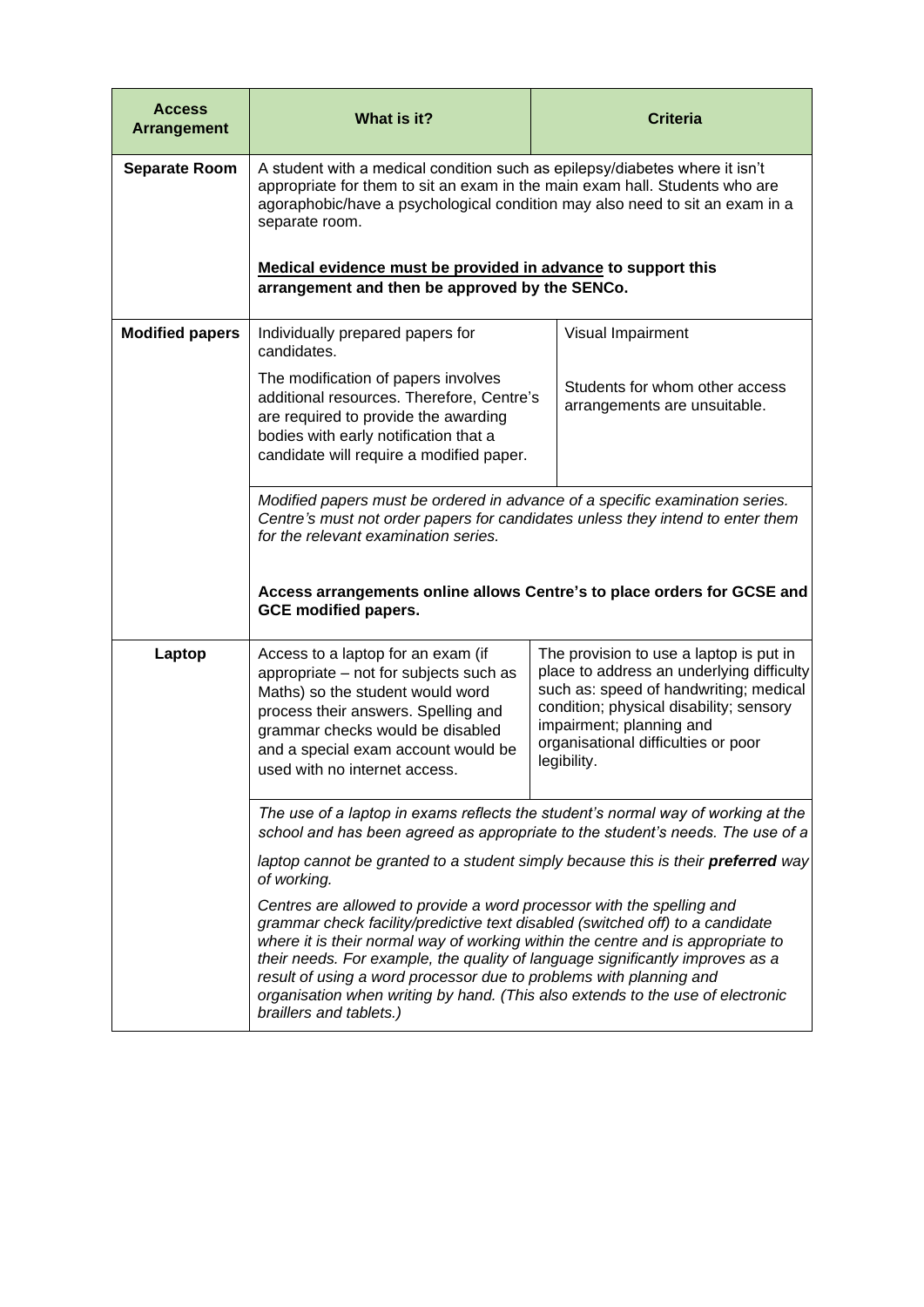| <b>Access</b><br><b>Arrangement</b> | What is it?                                                                                                                                                                                                                                                                                                                                                                                      | <b>Criteria</b>                                                                                                                            |  |
|-------------------------------------|--------------------------------------------------------------------------------------------------------------------------------------------------------------------------------------------------------------------------------------------------------------------------------------------------------------------------------------------------------------------------------------------------|--------------------------------------------------------------------------------------------------------------------------------------------|--|
| <b>Rest breaks</b>                  | Students are permitted to stop for<br>short break/s during the exam and the<br>time stopped is added to the finish<br>time, with the effect of elongating the<br>exam but not actually using any extra<br>time.<br>Students are not permitted to have<br>exam materials with them during<br>rest breaks.                                                                                         | A student has a physical disability<br>which prevents them from<br>concentrating for long periods of time.                                 |  |
|                                     | extra time.                                                                                                                                                                                                                                                                                                                                                                                      | This is now the recommended option from the exam boards before considering                                                                 |  |
|                                     | may have.                                                                                                                                                                                                                                                                                                                                                                                        | Rest breaks are not included in any Extra Time allowance that the student                                                                  |  |
|                                     | The amount of time awarded is granted at the discretion of the SENCo.                                                                                                                                                                                                                                                                                                                            |                                                                                                                                            |  |
| <b>Extra time</b>                   | Students may be entitled to an<br>allowance of 25% depending on the                                                                                                                                                                                                                                                                                                                              | Students will have an assessment to<br>determine their speed of processing.                                                                |  |
|                                     | history of evidence of need (Appendix<br>1) and the recommendation of the<br>Designated Specialist Teacher or<br>Teaching Assistant.                                                                                                                                                                                                                                                             | A standardised score of 84 or below<br>(100 being average) can qualify for<br>extra time. In exceptional<br>circumstances, a candidate may |  |
|                                     | Extra time between 26 and 50% can<br>be granted in extraordinary<br>circumstances.                                                                                                                                                                                                                                                                                                               | require more than 50% extra time<br>in order to manage a very<br>substantial impairment.                                                   |  |
|                                     | There are cases where students get a score of more than 84. In these cases<br>more evidence is needed to prove that a student should receive extra time. This<br>could be<br>in the form of an extensive history of need, formal diagnosis of a significant<br>learning difficulty, or evidence of a substantial long term adverse effect on the<br>performance of a child's speed of a working. |                                                                                                                                            |  |
|                                     |                                                                                                                                                                                                                                                                                                                                                                                                  |                                                                                                                                            |  |
|                                     | The amount of time that students should receive is decided by the<br>Specialist Tester and based upon their processing speeds.                                                                                                                                                                                                                                                                   |                                                                                                                                            |  |
| Live speaker                        | A live speaker for pre-recorded<br>examination components, e.g. MFL<br>listening examinations, to a candidate<br>where it is their normal way of working<br>within the centre.                                                                                                                                                                                                                   | <b>Students</b><br>who<br>have<br>persistent and significant<br>difficulties<br>following<br>in<br>speech at normal speed.                 |  |
|                                     | The live speaker will speak or read aloud<br>the contents of the CD or tape in a<br>Listening examination.                                                                                                                                                                                                                                                                                       |                                                                                                                                            |  |
|                                     |                                                                                                                                                                                                                                                                                                                                                                                                  |                                                                                                                                            |  |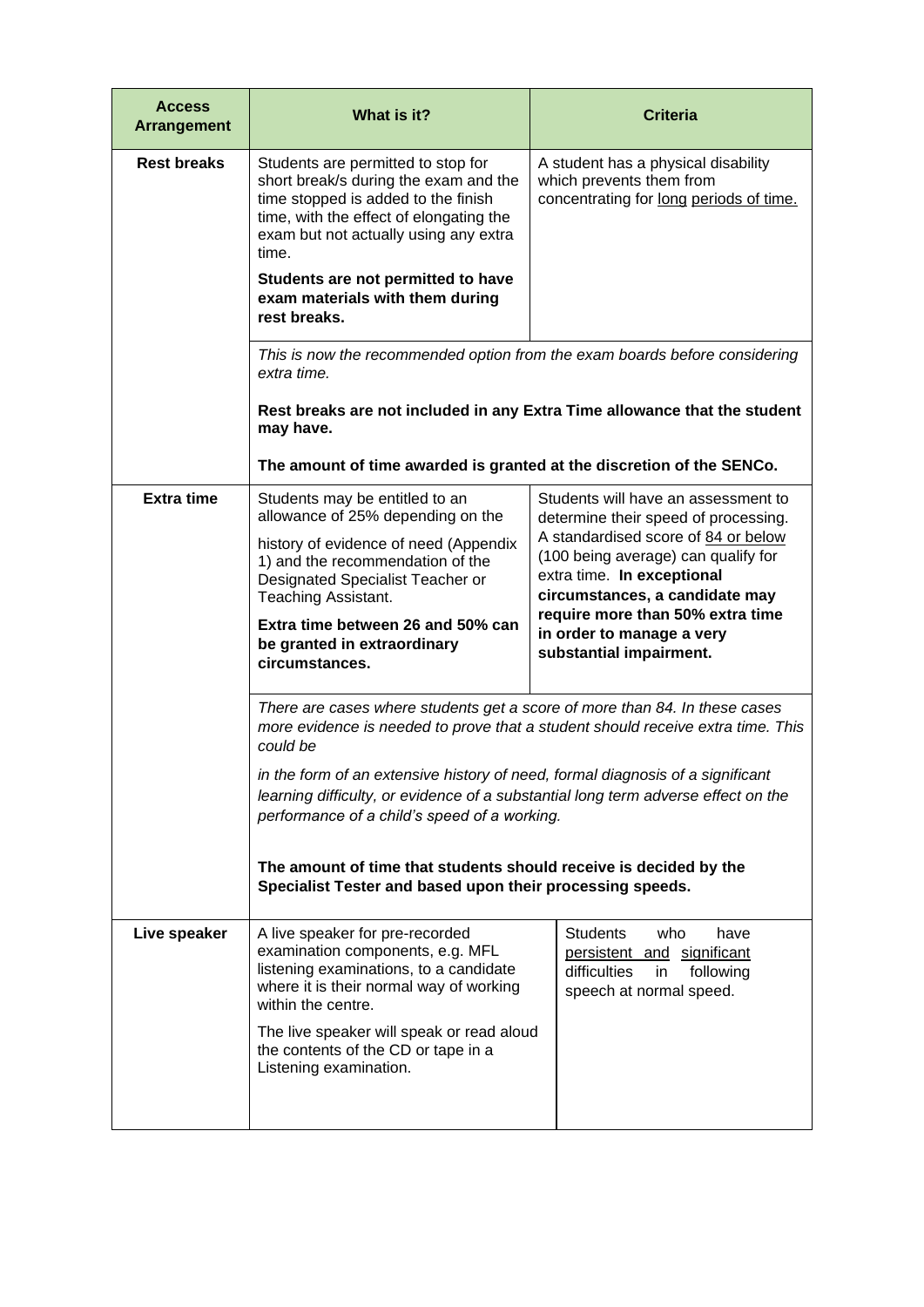| <b>Access</b><br><b>Arrangement</b> | What is it?                                                                                                                                                                                                                                                                                                                                                                                                                                                                                             | <b>Criteria</b>                                                                                                                                                                                 |
|-------------------------------------|---------------------------------------------------------------------------------------------------------------------------------------------------------------------------------------------------------------------------------------------------------------------------------------------------------------------------------------------------------------------------------------------------------------------------------------------------------------------------------------------------------|-------------------------------------------------------------------------------------------------------------------------------------------------------------------------------------------------|
| Oral language<br>modifier           | A responsible adult who may clarify the<br>carrier language used in the examination<br>paper when requested to do so by a<br>candidate.<br>The Oral Language Modifier must not<br>explain technical terms or subject specific<br>terms. The ability to understand these<br>terms is part of the assessment. If such<br>terms are explained to the candidate then<br>the demands of the question will have                                                                                               | Students whose disability has a<br>very substantial and long term<br>adverse effect resulting in very<br>persistent and significant<br>difficulties in accessing and<br>processing information. |
|                                     | been compromised and may constitute<br>malpractice.                                                                                                                                                                                                                                                                                                                                                                                                                                                     |                                                                                                                                                                                                 |
|                                     | An Oral Language Modifier must be seen as a rare and exceptional<br>arrangement.                                                                                                                                                                                                                                                                                                                                                                                                                        |                                                                                                                                                                                                 |
|                                     | An Oral Language Modifier is an adjustment of last resort so an application<br>must only be made once all other relevant access arrangements have been<br>considered and found to be unsuitable or unworkable. There must be a very<br>strong justification as to why an Oral Language Modifier is required. An Oral<br>Language Modifier may also act as a reader.<br>An Oral Language Modifier will not be allowed to read questions or text in a<br>paper (or a section of a paper) testing reading. |                                                                                                                                                                                                 |
|                                     | A candidate who would normally be eligible for an Oral Language Modifier, but<br>is not permitted this arrangement in a paper (or a section of a paper) testing<br>reading may be granted up to a maximum of 50% extra time.                                                                                                                                                                                                                                                                            |                                                                                                                                                                                                 |
|                                     | An approved application for an Oral Language Modifier will allow the centre to<br>grant the candidate up to a maximum of 50% extra time in a paper (or a section<br>of a paper) testing reading.                                                                                                                                                                                                                                                                                                        |                                                                                                                                                                                                 |